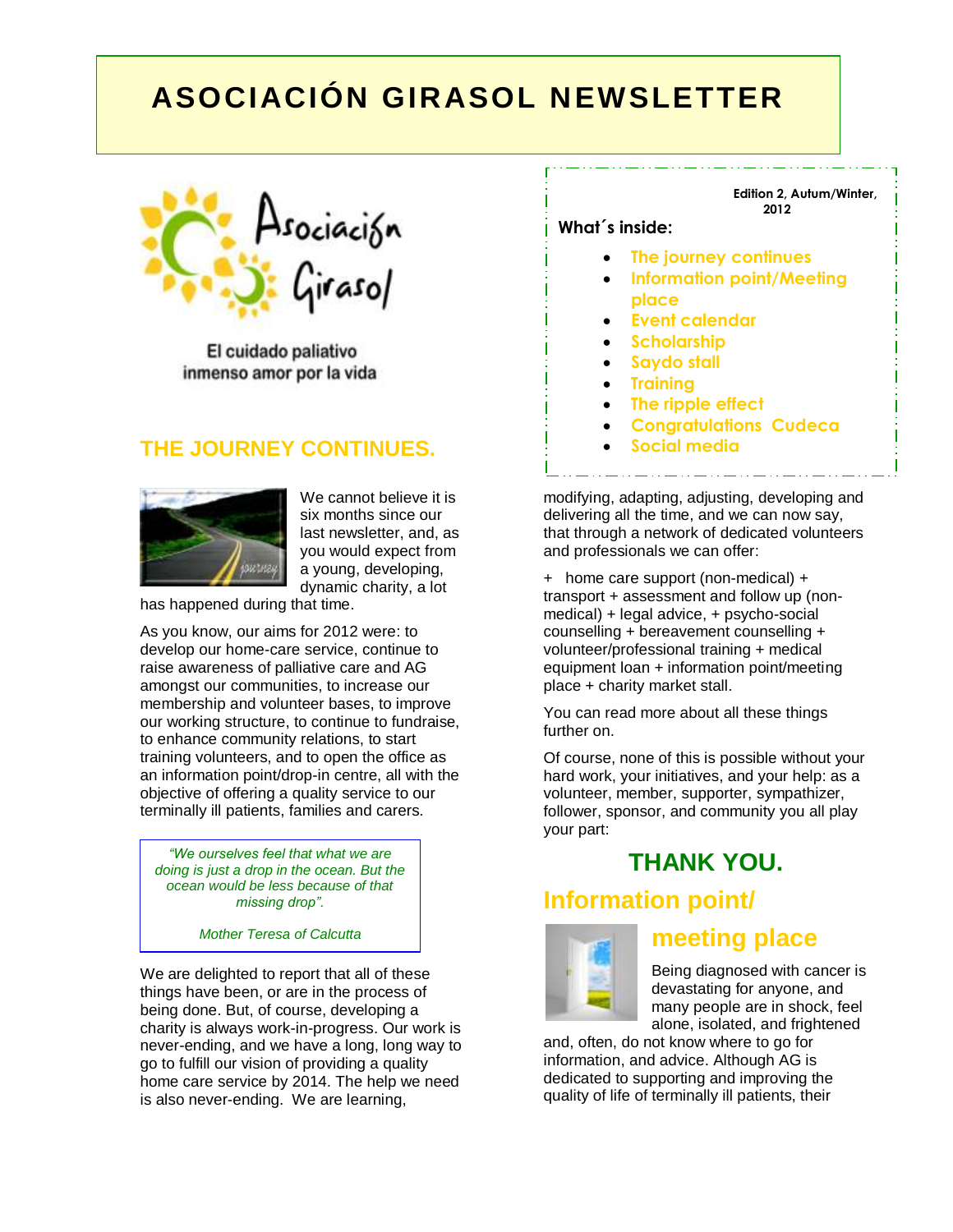families and carers, over the last two years we have gained a lot of knowledge and information, and we know that many concerns are related to negotiating and understanding the system. To address these concerns we have now opened an information point/meeting place in AG´s office in the Basement, Casa de Cultura, Alameda, the first Monday of every month (excluding holidays) commencing from 5 th November 2012 from 10.00am to 13.00pm. Although we cannot give medical advice, we can listen to you in confidence, and advise you on practical matters. You can also call us on 687089951. Whatever stage of your cancer journey you are at, we are:

# **HERE TO HELP**



**Friends and supporters of AG** are continually organizing events to raise funds, and without this support we cannot do what we do. Some past events included: World Palliative Care Day was celebrated globally on



Saturday 13<sup>th</sup> October and Friends of AG organized a fun afternoon in FdeP, and here is a lovely photo of the dream team who did all the hard work, and ensured that kids and adults all had a good time.

Since our last newsletter events have included:

| Date | Event                      | Place | Organized by         |
|------|----------------------------|-------|----------------------|
| 9/6  | Eventos de<br>Asociaciones | FdeP  | Ayuntamiento<br>FdeP |
|      |                            |       |                      |

| 22/6  | Children's<br>Olympics  | FdeP      | Amigos de<br>AG       |
|-------|-------------------------|-----------|-----------------------|
| 14/7  | Coffee<br>Morning       | FdeP      | Marg Fenton           |
| 1/9   | Cheese/Wine             | FdeP      | Marion/Clive<br>Smith |
| 22/9  | Picnic in the<br>Park   | Santillán | AG                    |
| 13/10 | World PC<br>Fun Evening | FdeP      | Amigos de<br>AG       |
| 31/10 | Halloween               | FdeP      | AG                    |
| 15/11 | Coffee<br>Morning       | FdeP      | <b>Tess Littler</b>   |
| 1/12  | Playback<br>Party       | Alameda   | La Posada             |
| 15/12 | Live Nativity           | Alameda   | <b>Town Hall</b>      |

Keep up-to-date by referring to our web page calendar, and facebook, and if you would like to hold an open event please let us know and we will advertise the event for you through our webpage, facebook, and our contacts list, and



after the event please send us your photos.

#### **PHOTOS – PHOTOS – PHOTOS**

We are in the process of adding

all of our photos to our gallery on the web page, so take a look and see what has been happening: www.asociaciongirasol.com

### **SCHOLARSHIP**



Recognising the scarcity of palliative care doctors and nurses, and in keeping with our objective to train professionals AG is pleased to announce that it has awarded a scholarship to Augusto Alquilera Lopez, a local practicing nurse from Humilladero, to attend a part-time, 1 year, non-residential training programme in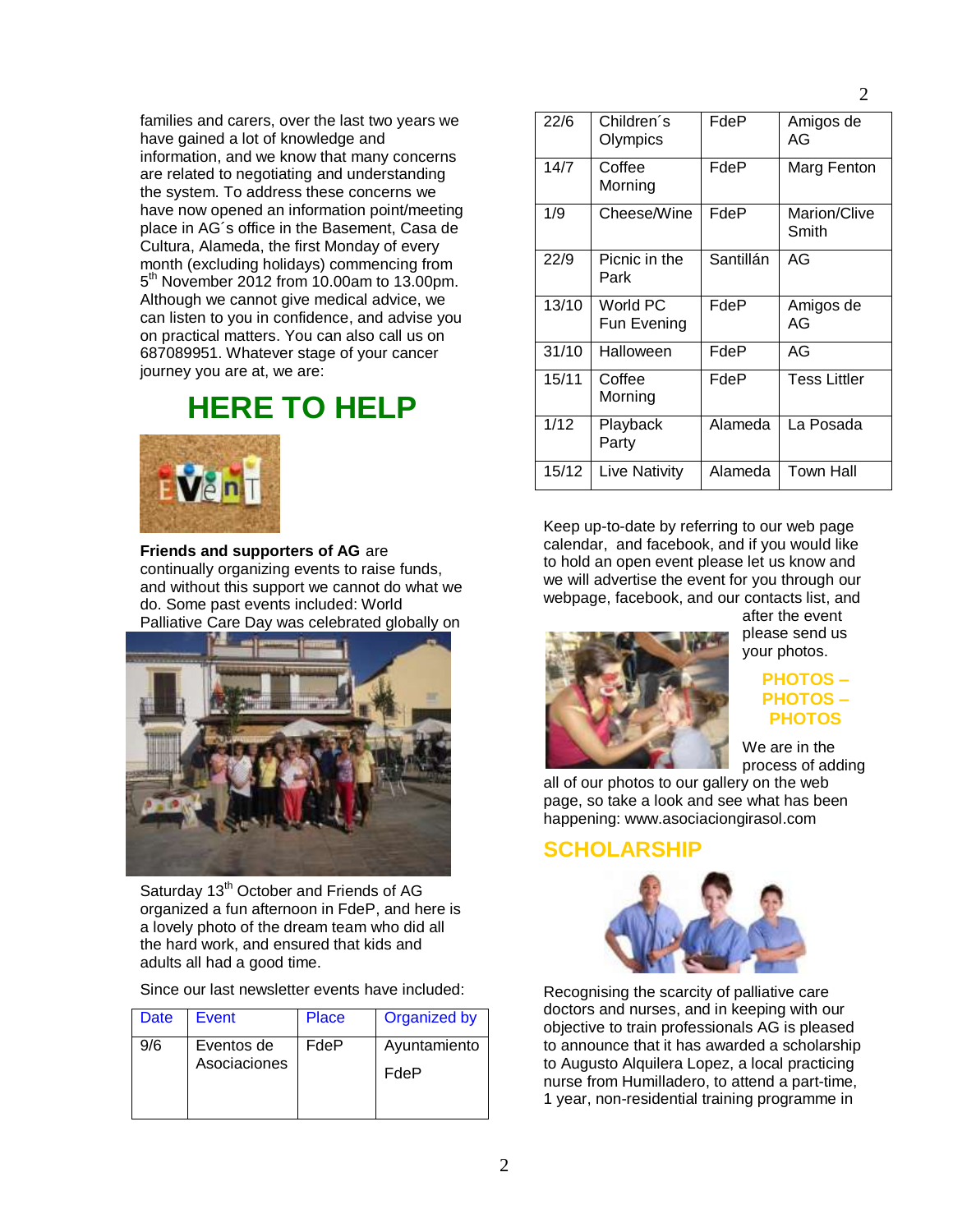Palliative Care at Seville University. Apart from studying, and working, Augusto will be a committed volunteer to AG for 2 years: providing the medical perspective needed, advising on homecare, helping with training, and helping to guide us towards a sustainable future. Your generousity has made this possible.

# **SAYDO STALL**

## **EVERY WEDNESDAY**

We have to give a big thanks to all our volunteers, about 30 of you in all, who run the stall on a rota basis, help collect



goods, ensure they are clean and in good condition, transport, set up, and run the stall every Wednesday at Saydo.

In April of this year, we were donated the use of a storage room in the Alberque Juvenil by the Ayuntamiento de Fuente de Piedra to store market goods, and medical equipment. This soon became too small, and we requested another room. Again, Ayuntamiento, FdeP obliged and volunteers put up clothes rails, and have organised both rooms so that items can be accessed easily and in an orderly fashion.

We have to say thank you to all of you for donating good quality clothing, and bric-a-brac. Sr Amancio, Chairman of Zara would be proud!

## **TRAINING**

Charities are regulated by various laws, one of which is the Ley del Voluntariado which states

that we must offer general and/or specific training to all our volunteers. With this in mind, June and July saw us busy delivering our first



induction programmes. The sessions took place over 5 Saturdays each one lasting about 2 hours and in all 35 vounteers attended. We shared AG´s history and objectives, and spoke about palliative care in our context. Scenarios were acted out, demonstrating both good and bad practice which helped attendees to define and confirm AG´s philosophy and values. Our

volunteer handbook was distributed which details our modus operandi. Hilary spoke about fundraising, and working with our local communities and our vision for 2014 was set out. Sessions will start again soon.

# **AG – the ripple effect – working with our communities**

AG has been delighted to receive a number of requests to attend, and participate in various local events, all of which have been important in their own way, and mean that we are being recognized for the work we are doing.

In May, Fuente de Piedra held a Feria de Asociaciones, and invited AG to have a stand. It was a wonderful opportunity to be seen with other charities, and we were pleased to welcome five new members and two new volunteers. One of the new volunteers is a lawyer, which now means we can now offer free advice about paperwork issues to our patients, families and carers.

Caritas, Alameda donated many good quality items which had been left over from their own Romeria tombola. AG reciprocated their generousity by giving a donation to Caritas to help the hungry, homeless and disadvantaged in Alameda.

FdeP have an English book section in their library and AG has donated several English books, and we have received a lovely letter of thanks from the town hall.

In September we were invited to a Palliative Care awareness morning, in Antequera, run by SACPA, (Sociedad Andaluza de Cuidados Paliativos), and 4 of our volunteers represented AG. Themes covered included: the history of PC, the multi-discipline team approach, patient and family psychology, and finally a round-table of family members talking about their experiences with PC. It was also a good opportunity for us to meet the 2 members of the PC team from Antequera Hospital who look after the terminally ill in the 70.000 population which comprises the Antequera region.

Our communities are very closely knit, and charities are supportive of each other. We